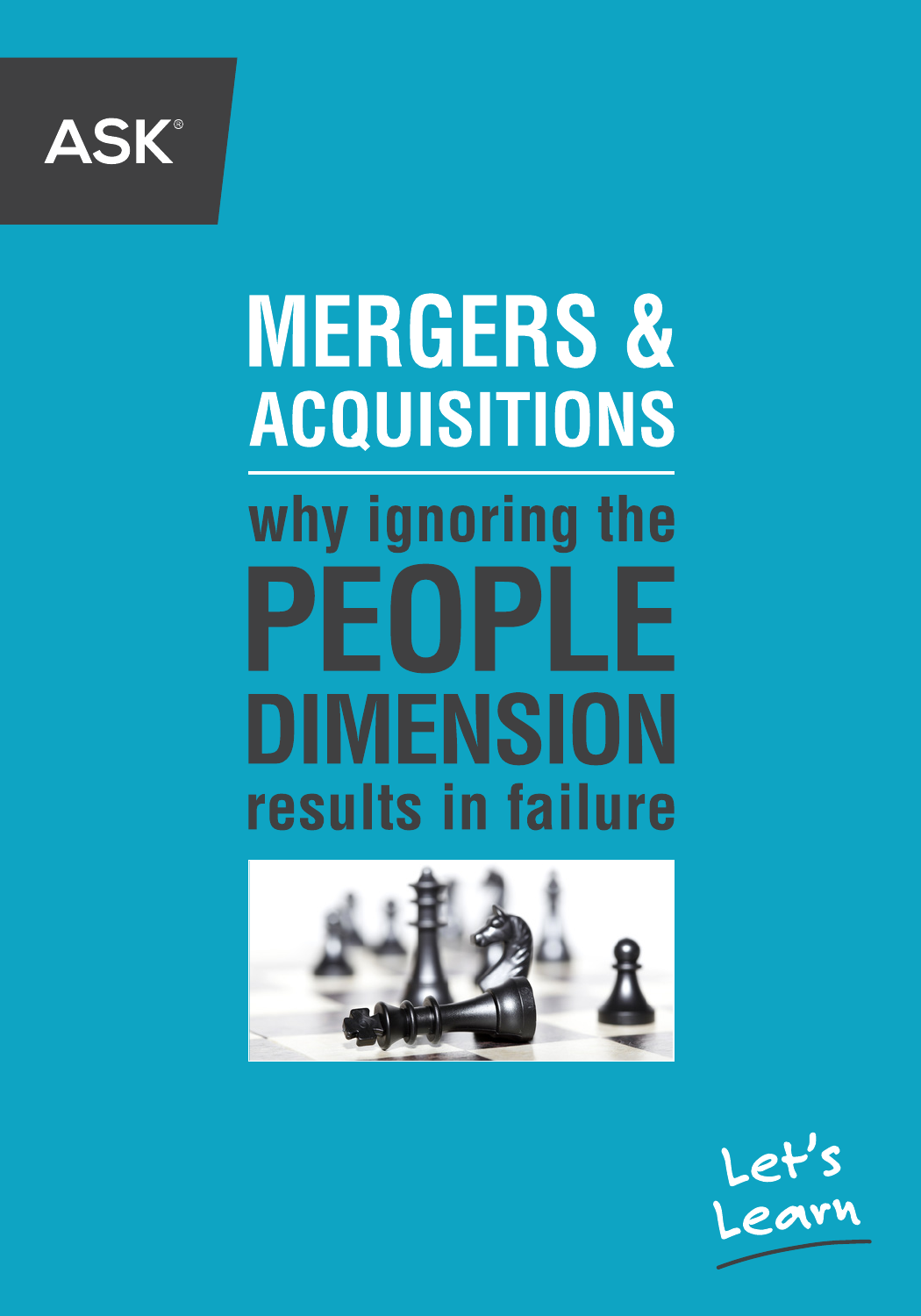### **EXECUTIVE SUMMARY**

It's boom time for Mergers and Acquisitions. With troubles in the euro zone, a slowdown in emerging markets and unrelenting competition, Boards are seeking deals to strengthen strategic positions. According to investment analysts Dealogic, total 2015 global expenditure could exceed \$4.7 trillion, 34% higher than 2014 and exceeding the 2007 record. But whether growing sales or shedding costs, the challenge of extracting value remains - and history makes uncomfortable reading.

**Surveys show that as many as 80% of deals destroy rather than create wealth.** Most of us can readily recall a number of well-documented, highprofile deals that should never have been done: others were as good in the flesh as on paper, yet shareholders still lost out.

There is a familiar pattern: too little listening and too much of the wrong talk. Structures that cling to the old and fail to facilitate the new. Strategies that reward the wrong behaviours. Above all, insensitivity around culture and values.

Ultimately, any M&A is only as good as the organisational change programme that succeeds it - which is why *people*, not numbers, lie at the heart of success.

**ASK® have advised organisations on how to deliver successful organisational change for over 20 years**, helping leaders accelerate their organisations' evolution. We combine formal and informal learning to ensure our solutions are both effective and cost-effective. Our approach to behavioural change isn't wedded to any single theory, and we harness best practice in learning transfer so people can use their learning to deliver enduring improvements in productivity.

If you're considering a merger or acquisition, it is worth remembering an enduring truth: **organisations don't change until their people do**. In the battle to extract the anticipated value from any deal, it pays to have ASK's experienced people specialists around you.

**In a survey of 90 executives with experience of M&A, McKinsey found 92% believed their past efforts would have substantially benefited from greater cultural understanding prior to the merger.**

**72% said too little effort is focused on culture during the post-merger integration period.**

> *Source: Peter Buell Hirsh: Being Awkward: Creating Conscious Culture Change, Journal of Business Strategy Vol.36 No.1 2015*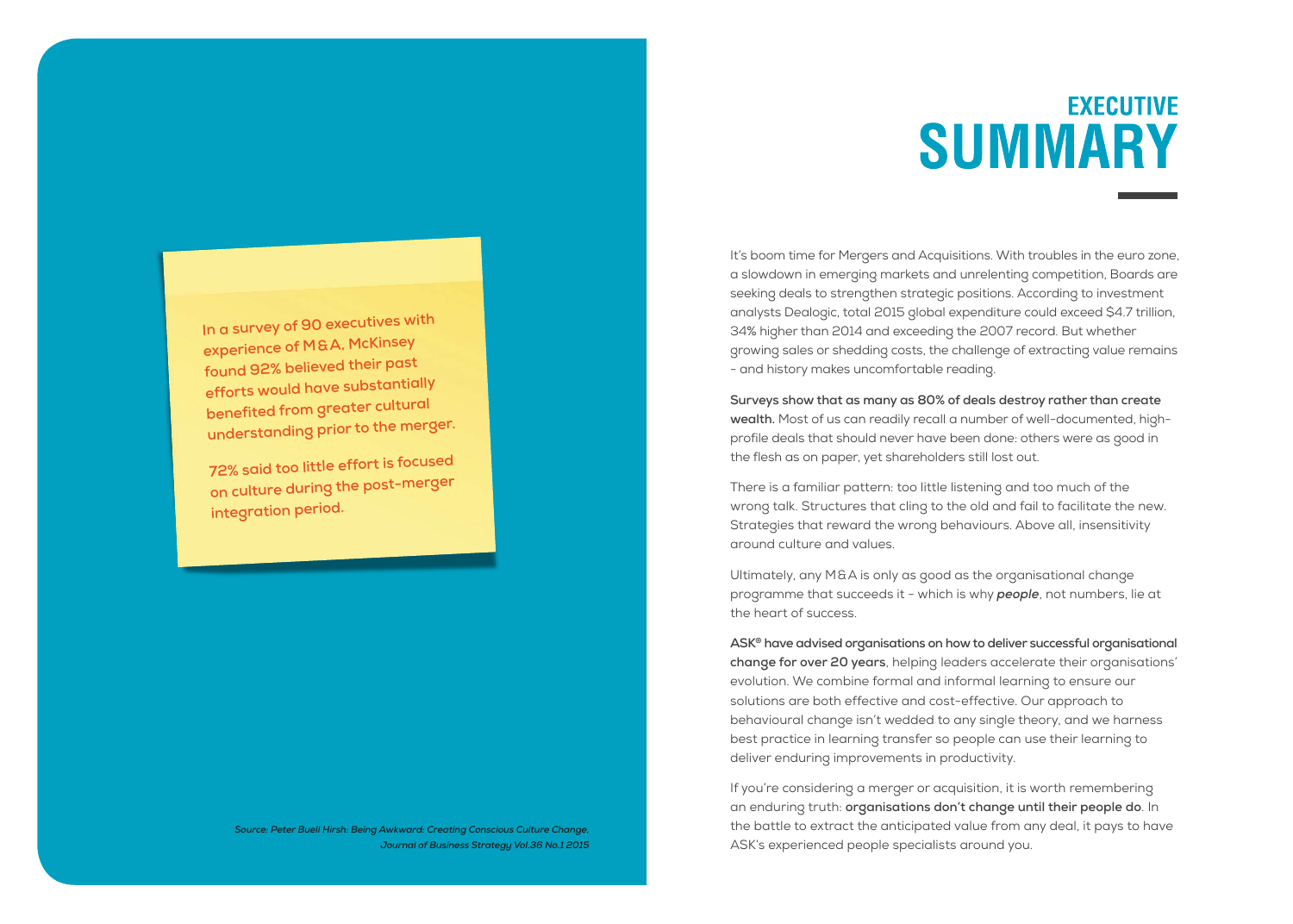## **TABLE OF CONTENTS**

 $1+1=$ ? The People Dimension 3 Paying Attention to Cultural Issues 6 Working with Cultural Change 7 Top Five Tips for Managing a Culture Clash 9 Leading Change 10 Case Study: Central Government 11 Case Study: Investment Bank 12

**A study by Hay** Group and the Sorbonne found that more than 90 percent of mergers in Europe fail to reach financial goals.

**DARCY JACOBSEN 6 BIG MERGERS THAT WERE KILLED BY CULTURE GLOBOFORCE.COM BLOG**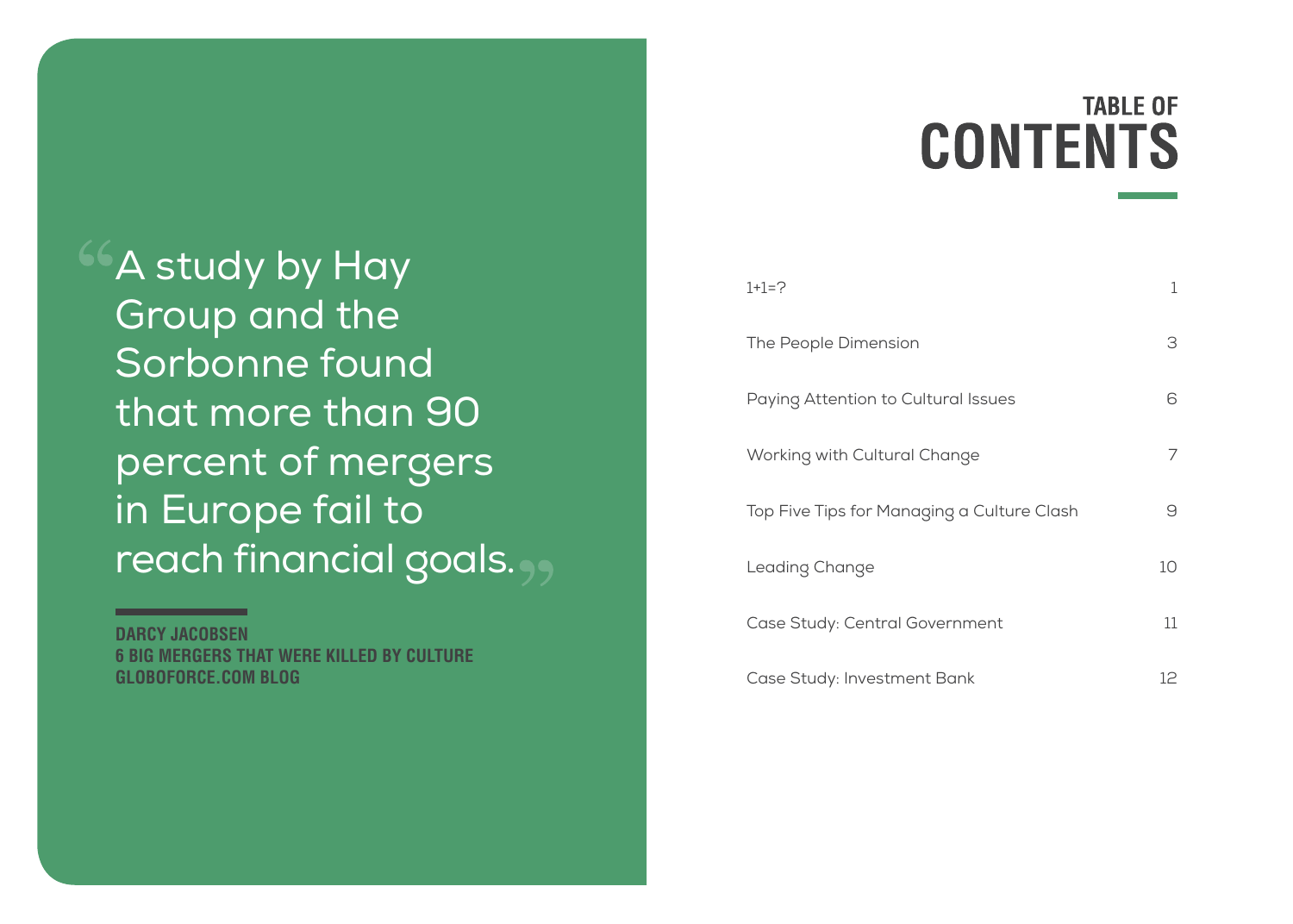

**There are many reasons that organisations pursue Mergers and Acquisitions, but they are usually intended to provide an increased scale of operations, resources and capabilities, to deliver enhanced financial strength, or to broaden market reach or share.** 

#### **KEY AREAS OF FOCUS**

#### **(% of respondents)**



*Source: Culture Integration in M&A: Survey Findings, Aon Hewitt 2011*

**Yet surveys show that between 40 and 83% of M&As fail to fully achieve their goals. Where M&As are principally motivated by survival – rarely publicly stated, but hardly unknown - this level should ring alarm bells. Organisations cannot achieve only a fraction of 'survival'.**

**If we look at where organisations typically focus their attention and energies around the M&A process, two diagrams (shown opposite) shed interesting light. While mantras such as 'our people are our greatest asset' are common place, these findings suggest otherwise.** While 'achieving cultural fit' and 'workforce transition' are seen as the most challenging issues to address, they are **not** seen as the most important.

Similarly, talent is ultimately how any organisational objective is delivered, but 'talent acquisition' is ranked as only the sixth most important objective.

#### **Objectives considered important or extremely challenging with respect to company M&A strategy**



**Objectives considered important or extremely challenging with respect to company M&A strategy**



*Source: M&A trends report 2014: A comprehensive look at the M&A market, Deloitte 2014*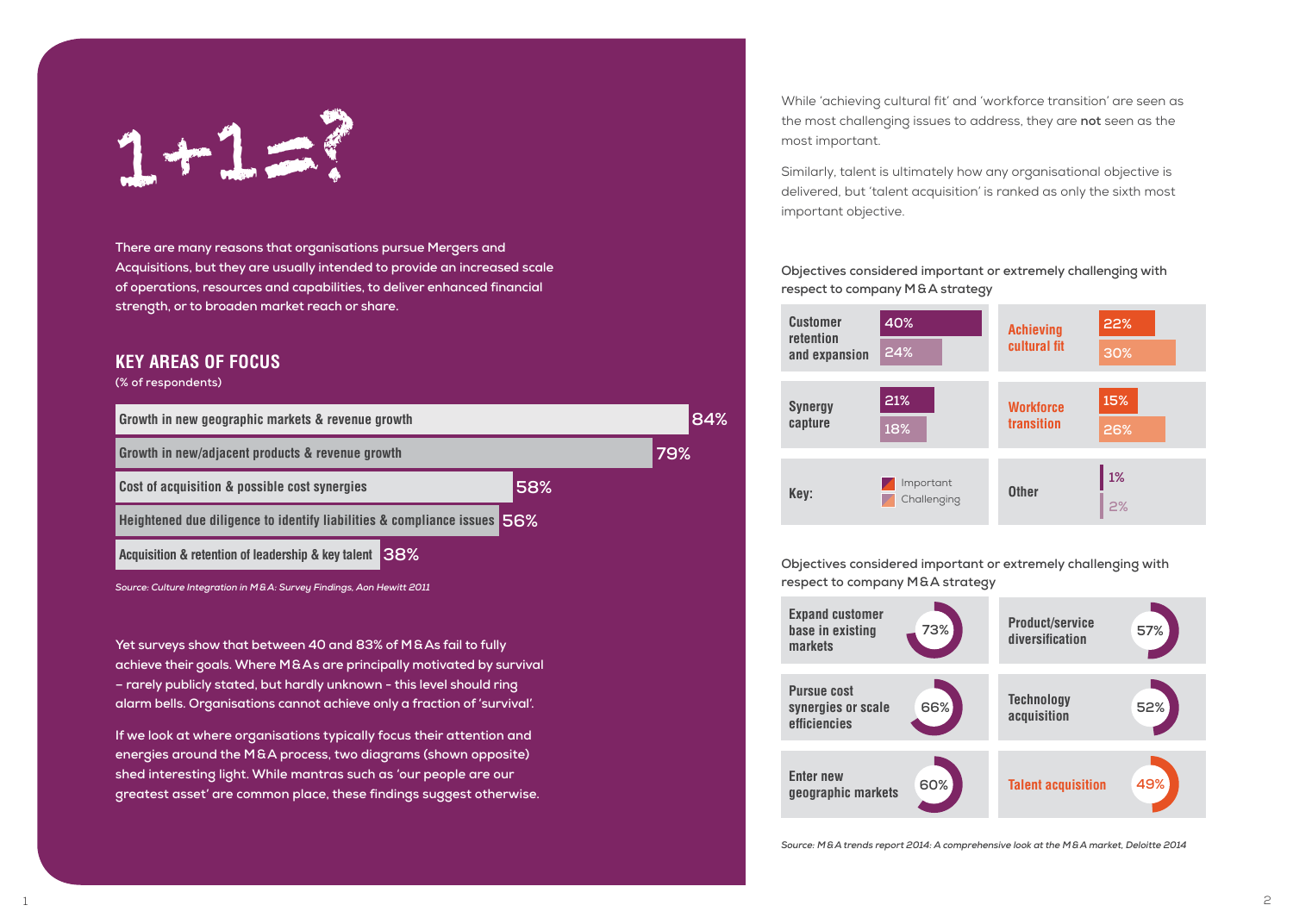## **THE PEOPLE DIMENSION**

**Mergers and Acquisitions have a profound impact on the people in both companies from senior leadership down, yet this 'people dimension' often receives scant attention. Where M&As fail to deliver their promised benefits, it is usually a result not of poor strategy but of people-related issues: loss of key talent, culture clashes, or management conflicts.**

**While they are undoubtedly important, purchase valuations are not the only potential prices that organisations can pay. Loss and replacement of staff, especially senior staff and key talents, can cost them dearly, as the Chartered Institute of Management Accountants' COLT© and CORT© formulae demonstrate.** 

|                     | $\mathsf{A}$                    | B                                                                                        | C                                                              | D | E | F                  | G | H                 |  |                   | K |  |  |
|---------------------|---------------------------------|------------------------------------------------------------------------------------------|----------------------------------------------------------------|---|---|--------------------|---|-------------------|--|-------------------|---|--|--|
|                     |                                 |                                                                                          |                                                                |   |   |                    |   |                   |  |                   |   |  |  |
|                     |                                 |                                                                                          | <b>COST OF LOSING TALENT (COLT<sup>®</sup>)</b>                |   |   |                    |   |                   |  |                   |   |  |  |
| $\overline{3}$      |                                 |                                                                                          |                                                                |   |   |                    |   |                   |  |                   |   |  |  |
| 4                   |                                 |                                                                                          |                                                                |   |   |                    |   |                   |  |                   |   |  |  |
| 5                   |                                 | =(Employee EBITDA x Employee Weighting x Number weeks of vacancy)/52                     |                                                                |   |   |                    |   |                   |  |                   |   |  |  |
| 6<br>$\overline{7}$ |                                 |                                                                                          |                                                                |   |   |                    |   |                   |  |                   |   |  |  |
| 8                   |                                 |                                                                                          |                                                                |   |   |                    |   |                   |  |                   |   |  |  |
| $\overline{9}$      |                                 | <b>Employee EBITDA is calculated by dividing total EBITDA by the number of employees</b> |                                                                |   |   |                    |   |                   |  |                   |   |  |  |
| 10                  |                                 |                                                                                          |                                                                |   |   |                    |   |                   |  |                   |   |  |  |
| 11                  |                                 |                                                                                          |                                                                |   |   |                    |   |                   |  |                   |   |  |  |
|                     |                                 | COST OF REPLACING TALENT (CORT <sup>®</sup> )                                            |                                                                |   |   |                    |   |                   |  |                   |   |  |  |
| $\frac{12}{13}$     |                                 |                                                                                          |                                                                |   |   |                    |   |                   |  |                   |   |  |  |
| 14                  |                                 |                                                                                          |                                                                |   |   |                    |   |                   |  |                   |   |  |  |
| 15                  |                                 |                                                                                          | =(Acquisition Cost + Cost of Losing Talent + Opportunity Cost) |   |   |                    |   |                   |  |                   |   |  |  |
| 16                  |                                 |                                                                                          |                                                                |   |   |                    |   |                   |  |                   |   |  |  |
| 17                  |                                 |                                                                                          |                                                                |   |   |                    |   |                   |  |                   |   |  |  |
| 18                  |                                 |                                                                                          |                                                                |   |   |                    |   |                   |  |                   |   |  |  |
| 19                  |                                 |                                                                                          |                                                                |   |   | <b>Operational</b> |   | <b>Managerial</b> |  | <b>Senior</b>     |   |  |  |
| 20                  |                                 |                                                                                          |                                                                |   |   |                    |   |                   |  |                   |   |  |  |
| 21                  |                                 |                                                                                          |                                                                |   |   | <b>Staff</b>       |   | Level             |  | <b>Management</b> |   |  |  |
| 22<br>23            |                                 | <b>Employee Weight</b>                                                                   |                                                                |   |   | 1.0                |   | 1.0               |  | 1.85              |   |  |  |
| 24                  |                                 |                                                                                          |                                                                |   |   |                    |   |                   |  |                   |   |  |  |
| 25                  | Average no. of weeks of vacancy |                                                                                          |                                                                |   |   | 10 weeks           |   | 14.5 weeks        |  | 19 weeks          |   |  |  |
| 26                  |                                 |                                                                                          |                                                                |   |   |                    |   |                   |  |                   |   |  |  |
| 27                  |                                 |                                                                                          |                                                                |   |   |                    |   |                   |  |                   |   |  |  |
|                     |                                 |                                                                                          |                                                                |   |   |                    |   |                   |  |                   |   |  |  |

*Source: http://www.cgma.org/Resources/Tools/Pages/COLT-CORT.aspx*

#### **THE MOST COMMON OBSTACLES TO M&A SUCCESS**

- **Positioning for power and a clash of management styles or egos**
- Lack of managers' understanding of change management
- A clash of cultures that drives negative behaviours and business loss
- **Push and pull factors that lead to a loss of top talent**
- Loss of productivity/distractions to business drivers as the merger rolls out
- Failure to synergise the changes of process and people
- **Poor understanding or communication of objectives**
- **I** Impact on both businesses' ability to sustain financial performance

| <b>Rank</b>  | <b>Top 10 Pitfalls in Achieving Synergies</b> | <b>Negative</b><br><b>Impact</b><br>(out of $7$ ) |
|--------------|-----------------------------------------------|---------------------------------------------------|
| $\mathbf{1}$ | Incompatible cultures                         | 5.60                                              |
| 2            | Inability to manage target                    | 5.39                                              |
| 3            | Unable to implement change                    | 5.34                                              |
| 4            | Synergy non-existent or overestimated         | 5.22                                              |
| 5            | Did not anticipate foreseeable events         | 5.14                                              |
| 6            | Clash of management styles/egos               | 5.11                                              |
| 7            | Acquirer paid too much                        | 5.00                                              |
| 8            | Acquired firm too unhealthy                   | 4.58                                              |
| 9            | Need to spin off or liquidate too much        | 4.05                                              |
| 10           | Incompatible marketing systems                | 4.01                                              |

*Source: Survey of Forbes 500 CFOs. Assessed on a scale of 1 to 7, where 7 is high.*

**The implication is clear: strategic people management is as crucial as sound strategy and fair valuation to a successful merger or acquisition.**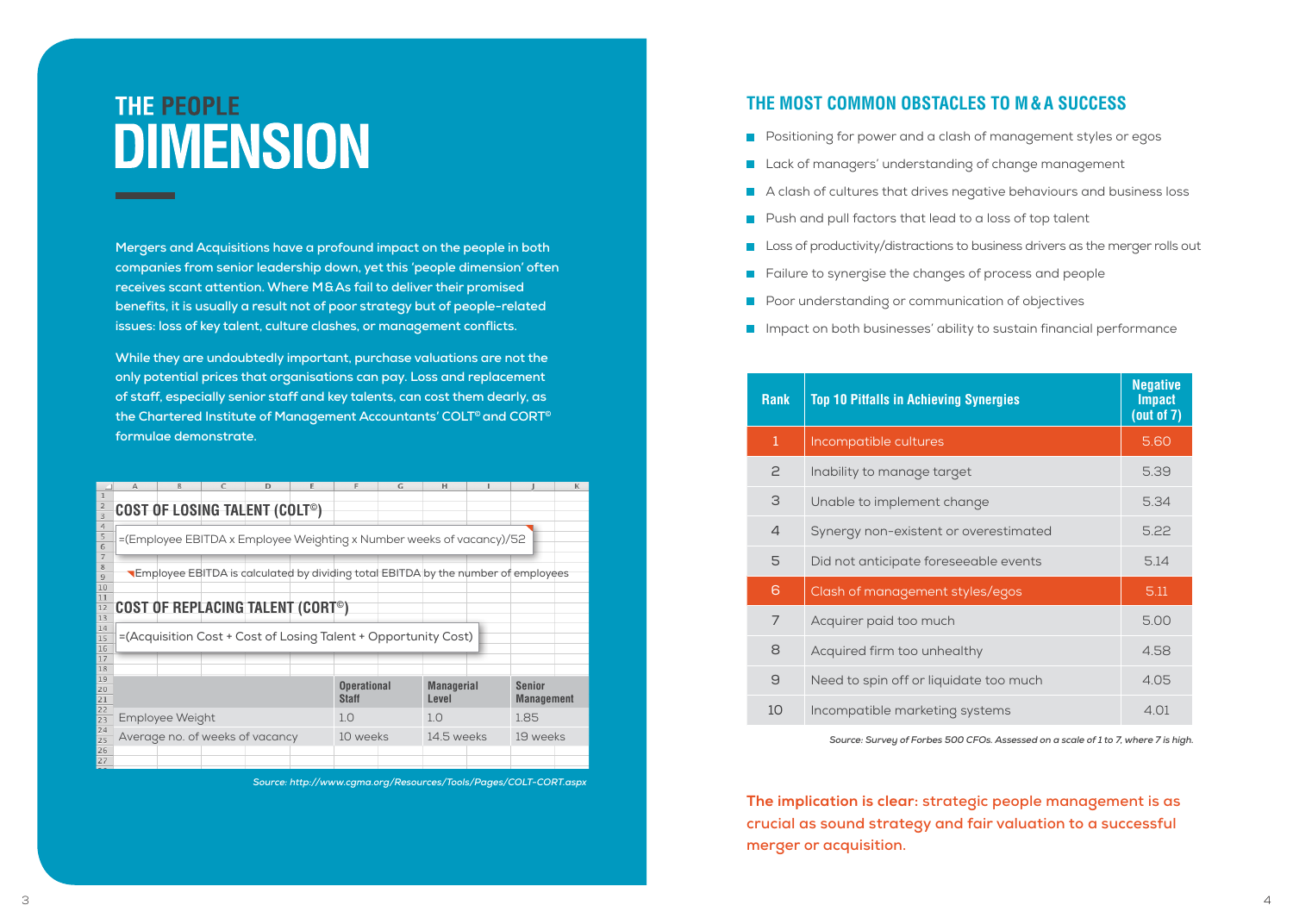Just because your two companies are in the same industry doesn't mean you've got the same culture. It's all too easy for the acquiring company's integration team to swagger in with 'winner's syndrome,' and fulfil the worst fears of the new staff. Far better if they enter the new company's offices carrying themselves with the four H's: honesty, humanity, humility and humour.

**JIM PRICE, UNIVERSITY OF MICHIGAN ROSS SCHOOL OF BUSINESS**

## **ASK<sup>®</sup> - PAYING ATTFNTION TO CULTURAL ISSUES**



*Source: Mercer 2013 Global M & A Ready Registration Survey*

Successful integration requires rigorous review of current cultures, how each is defined and how they align to the new organisation's strategic objectives - aspects of due diligence that organisations ignore at their peril.

In the M&A context, employees are being asked to 'remain' loyal to an organisation they may now barely recognise: while databases can be merged and office layouts streamlined, two employees cannot be so simply merged into a new, fully-functioning, uncomplaining new person. Even where new values are clearly communicated, they must also change the way they behave: few of us can 'self-change' without false starts, failures and relapses: most people need on-going support.

Behaviour is also interpersonal. In the M&A context, many will be working in new teams or relationships: even old colleagues will be confronting new terrain. Simply 'being in the same boat' is not necessarily a successful bonding and team-building activity if no-one is familiar with the boat.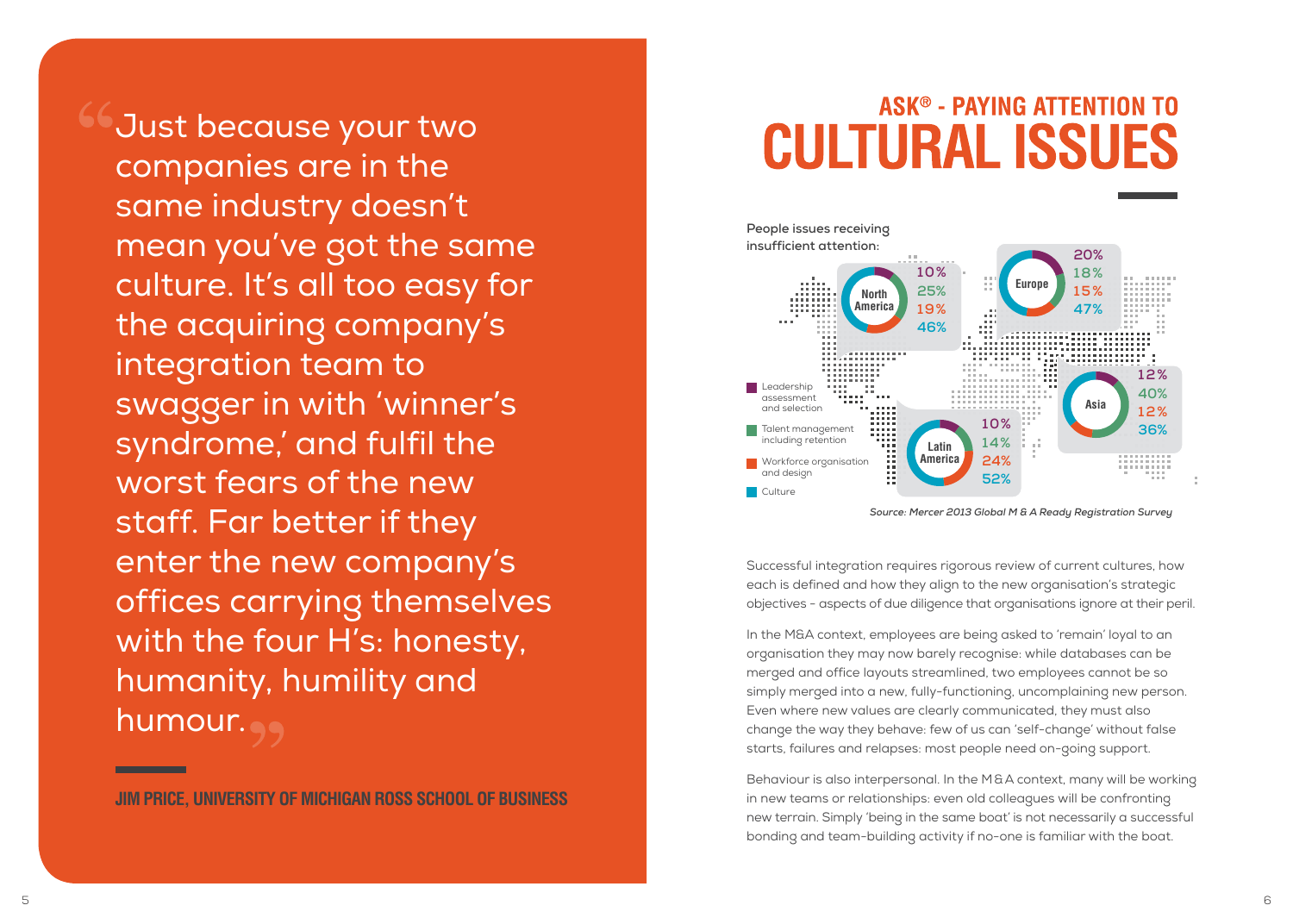### **ASK<sup>®</sup> - WORKING WITH CULTURAL CHANGE**

**Managing the impact of an M&A on the people of the businesses in question is a crucial dimension of managing a successful transition to a unified leadership, business model and organisation. Ignoring or giving too low a priority to longer-term 'soft' issues can all too easily lead to a swift, hard lesson.**

**Organisational culture can drive either competitive advantage or strategic drift, but it is manageable. Simply changing structures and control systems is not enough: strategies need to change at point of delivery, requiring not just encouragement and reason but routine and symbolic changes in behaviour and attitudes. This must be underpinned with change management programmes and learning interventions that help managers to implement them, and HR professionals need to take a strategic role.**

**We use applied models of change that help leaders manage their culture and enable the required transition, and which challenge them to answer the following questions:**

- **What are senior leaders' core assumptions and beliefs, and does the culture reflect these? How formal/informal are existing structures?**
- **What is most closely monitored/controlled and why?**
- **What stories are told about the organisation?**
- **Which visual symbols may be censoring or controlling behaviour?**
- $\blacksquare$  How would you describe the dominant cultural assumptions?

#### **The Culture Conundrum:**

**Companies know it's important but don't know what to do** 



*Source: Culture Integration in M&A: Survey Findings, Aon Hewitt 2011*

Once we have explored their responses, we combine contemporary thinking and research with proven change management tools, to challenge them to think differently about how they will implement change in each of these areas.

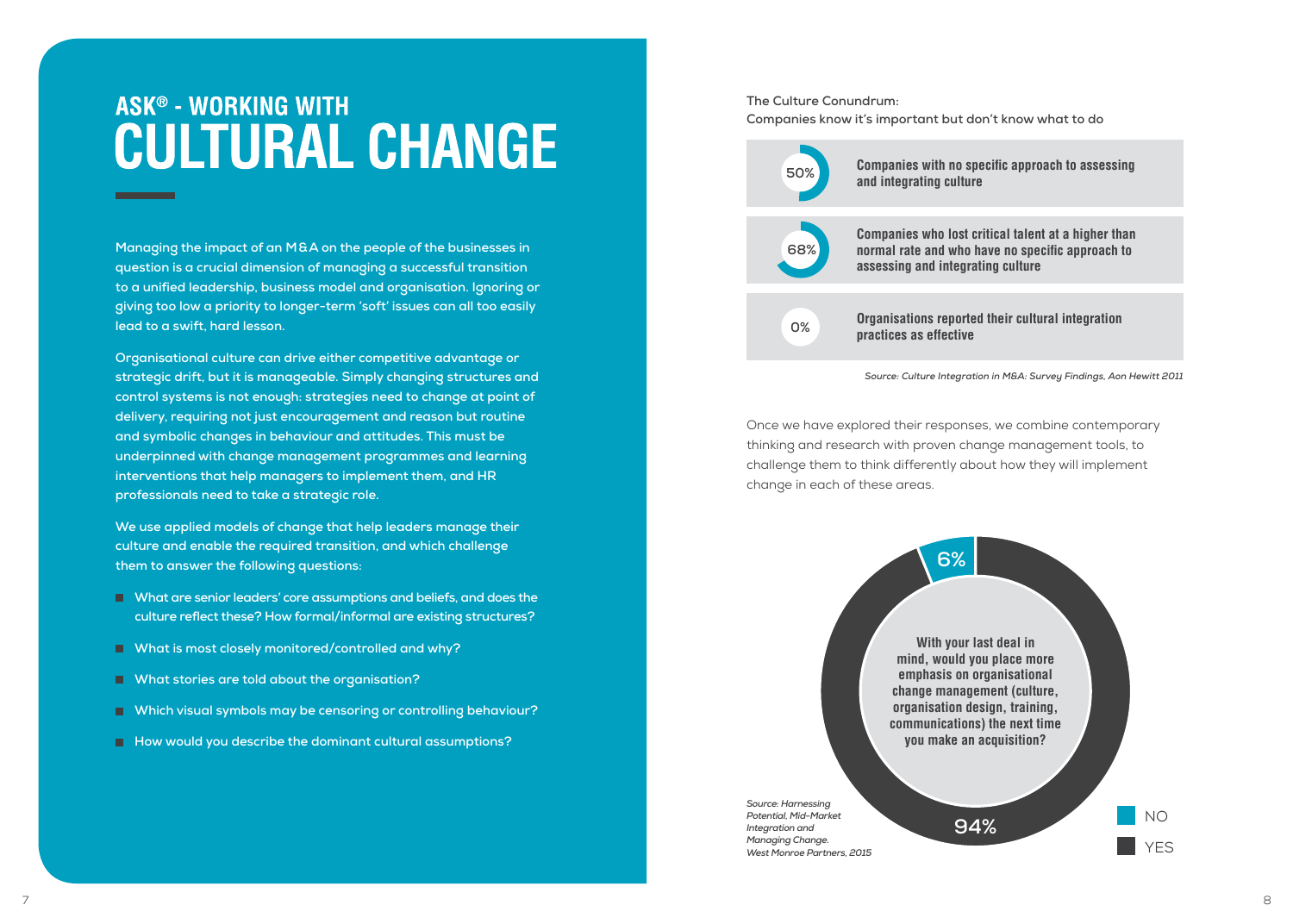### **TOP FIVE TIPS FOR MANAGING A CULTURE CLASH AFTER M&AS**

## **LEADING CHANGE**

**It's said that 'the devil is in the detail', but the greatest opportunities often lurk there too. In successful M&As, the most important – and most overlooked – 'detail' is often in the human element. Here are five tips to help you:** 

- **1 Have a people strategy: failure results more frequently because of people-related issues, such as the loss of key talent, culture clashes, and management conflict over strategic direction.**
- **2 Understand the situation: take time to understand the existing context of both environments (ie the acquirer and the acquired). What had made them function effectively as 'systems' in their own right?**
- **3 Decide what you want to keep: be clear which aspects of the culture you want to retain and which you wish to change. Mergers and acquisitions bring together not just organisational capabilities but also characters and styles**
- **4 Honesty and transparency: understand what you are actually asking of the people involved. In any M&A scenario, some employees are being asked to 'remain' loyal to an organisation that may now differ quite fundamentally**
- **5 Expect unpredictability: remember that businesses are composed of people, and that human beings are complex and changeable. They also have emotions and may sometimes respond in ways that others find unpredictable.**

In today's workplace, change is both a strategic imperative and a process that must be managed. And where someone is managing, others must be managed. Change cannot impact on an organisation without impacting on its people. To manage both, leaders must more than ever demonstrate a keen understanding of personal impact, self-awareness, attentive listening and a capacity for empathy.

The Kubler-Ross Transition Curve's similarity to a rollercoaster is not without reason, but it is also a simplification: people travel along it at different speeds, reaching different highs and lows. Multiple change cycles can overlap or play out in parallel. But there's another important aspect: some are leading change, while others are being led.

Those leading are further along the curve: while they experience the upward climb, those they lead still face a downward arc. Unless leaders can inspire others, "We're all in this together" can be a simplification too far. Clearly communicating future benefits, and continuing to do so, can help to keep longer-term gains more clearly in mind.

The Transition Curve also reminds us that resistance to change is a natural human response. Hearts and minds cannot be as readily reconfigured as an organisational chart, but knowing that resistance will be encountered increases the chances of a positive outcome.

#### **KEY SKILLS FOR CHANGE LEADERS**

- Delegation and positioning change advocates across the organisation
- Identifying 'early adopters' whose enthusiasm can be built upon
- Continuous, clear communication that addresses why as well as when, what and how
- **Emotional Intelligence, active listening and awareness of impact**
- **Awareness of signs of rising resistance**
- Actively demonstrating that trust would not be misplaced.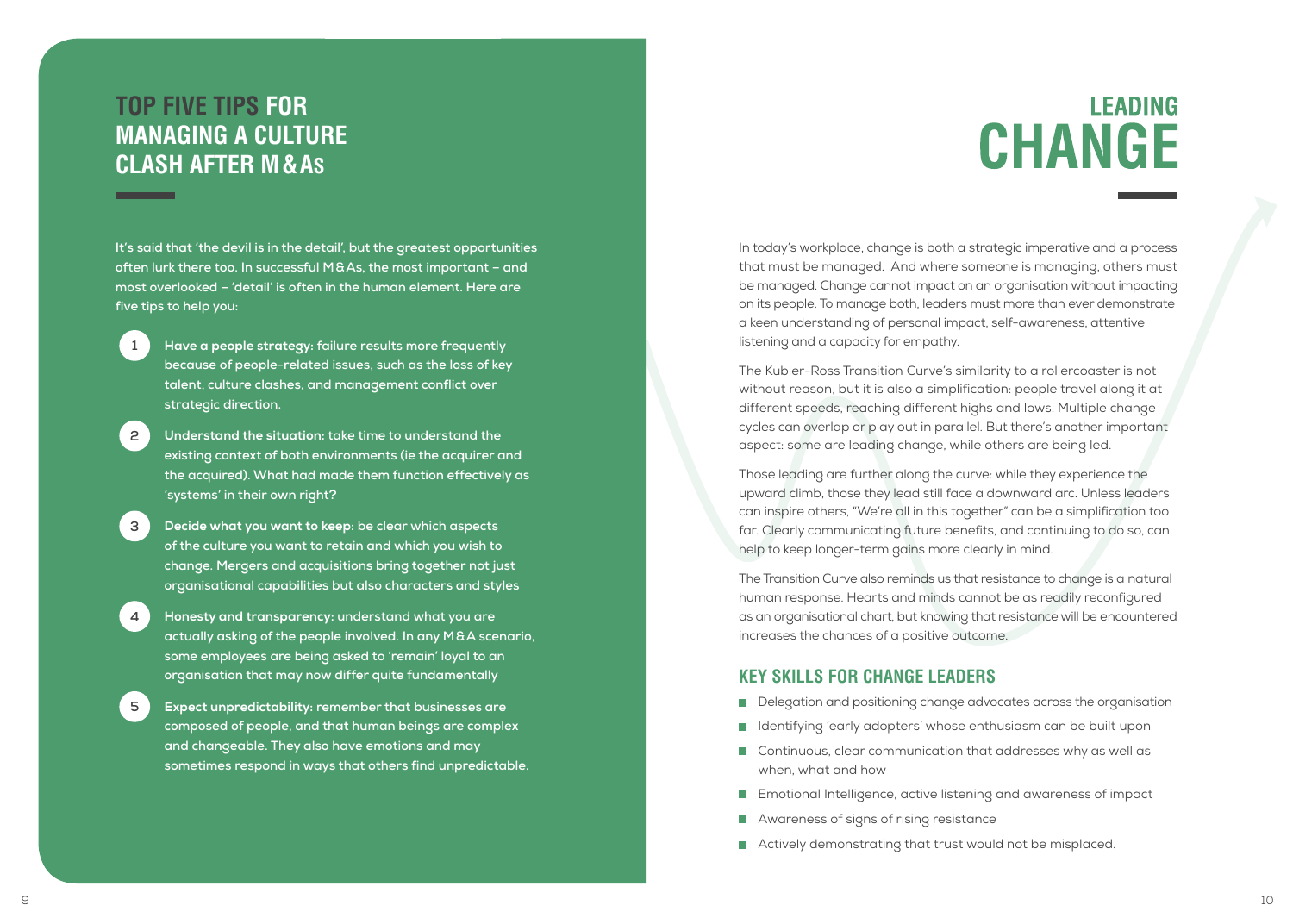### **CENTRAL GOVERNMENT MERGER CASE STUDY**

#### **Project**

**Leading the Vision for Senior Civil Servants**

#### **Theme Leading Performance Location London (UK)**

#### **THE ORGANISATION**

Our client was created in 2001 following the merger of a number of Departments and Agencies, with the objective of providing a single continuum of services to the public during their working lives and subsequent retirement. Following initial integration, the organisation's Executive Committee identified a need to adopt a common set of values, and a consistent set of leadership behaviours to support them.

#### **THE REQUIREMENT**

A Leadership Development programme was required for all Senior Managers in the organisation and its agencies (including Executive Committee members), to help them lead the necessary organisational culture change to realise the values and achieve the business objectives. ASK® was commissioned to design and deliver an effective Leadership Development programme for 240 Senior Civil Service (SCS) members involved.

#### **OUR SOLUTION**

In concert with a project steering group drawn from within the Department, we designed a six month programme of activities called 'Leading the Vision'. The programme featured a two-day residential event, a 'back to the shopfloor' experience and six months of executive coaching.

The residential event comprised practical activities designed to raise awareness of personal leadership style and featured a two hour developmental session with an Executive Coach, leading to the creation of a personal development action plan. The 'Customer Experience' enabled senior staff from both policy and operational roles to spend five days working with customers in a 'hands-on' capacity. To complete the package, each participant was given a budget of six hours of coaching with their Executive Coach.



Participants have included the whole of the Top and Senior Management Teams (including the Permanent Secretary), all Executive Committee members and all the other SCS members of the Department.

#### **EVALUATION**

Post event evaluation questionnaires showed the following responses:

- **Programme meets or exceeds personal expectations** and development needs – 97%
- Uptake of subsequent Executive Coaching Sessions 98%
- Substantial increase in personal awareness of impact on others – 94%
- Now have clear plan to develop personal behaviours to support values – 95%
- Relevance and value of one to one feedback and coaching received – 97%
- Relevance and value of the skills practice content  $-94\%$
- **EXCELLENT IN A LEASE CONCRL EXCELLENT** Excellent networking opportunity and wider understanding of DWP business – 91%
- Rank order of value of Programme elements (top 5):
- **D** One-to-one Feedback and Executive Coaching
- **Leading performance' skills practice**
- Comprehensive programme design and content
- **High quality of Tutors and Coaches**
- **Quality of support material**

#### **DELEGATE QUOTES**

 *"Best personal development event I have attended" "Most worthwhile development experience of my career" "I now understand myself and what I need to do to improve" "I am now determined to live the organisation's values and understand how to"* 

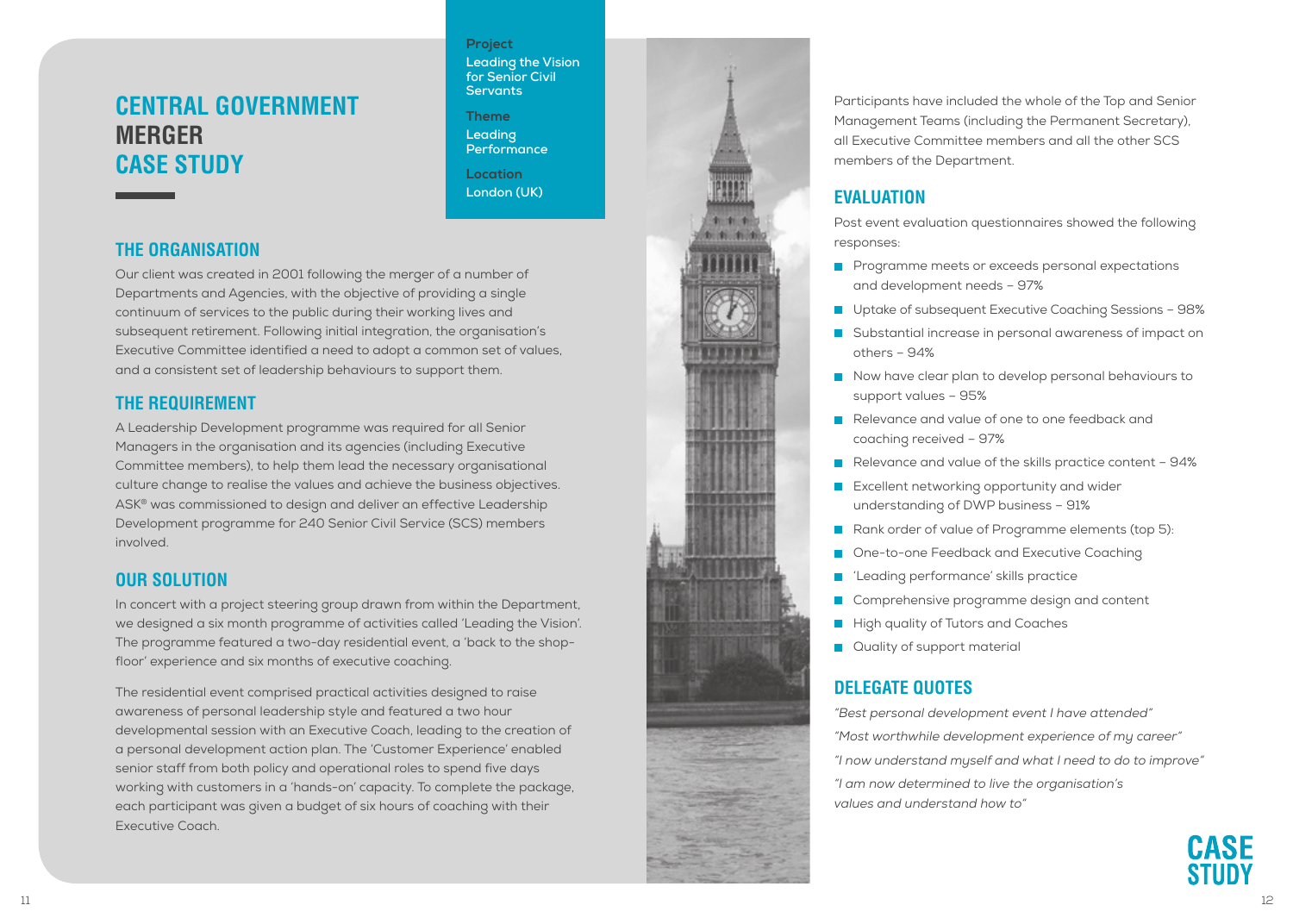### **INVESTMENT BANK ACQUISITION CASE STUDY**

#### **THE ORGANISATION**

Our client is one of the world's largest independent investment management organisations. With over 5,000 employees in 55 offices worldwide, the company has a significant presence in the institutional and retail markets across North America, Europe and Asia-Pacific.

#### **THE PROJECT CONTEXT**

Much of the company's growth has been achieved through the acquisition of a number of small to medium independent companies. A need was identified to bring the resulting disparate group of companies together into a cohesive whole to create a company with a shared vision, culture and leadership style.

#### **THE REQUIREMENT**

Our client sought to implement a global leadership programme for its senior leaders to establish shared standards and common views on leadership, and to recognise the talent in its senior management cadre.

The programme also needed to help the company retain high achievers and build a talent pool from which its next generation of leaders could be selected.

For its participants, the Management Development Programme needed to:

- **n** enhance their awareness of their personal leadership strengths and development needs
- develop their understanding of the impact of their leadership style
- **n** increase their understanding of other people's perspectives, expectations and needs
- **help them to improve the performance of others**
- **I** identify personal development goals, whose achievement would impact on organisational performance.



**Project Management Development Programme for Senior Leaders**

**Theme Leading Performance**

**Location UK**

#### **OUR SOLUTION**

Our implemented design for the Management Development Programme was a four phase, 30 week behavioural change programme using MBTI®, 360 degree feedback, FIRO-B®, transformational skills development and a rigorous re-entry process using our ground-breaking 'follow-through' technology to improve practice and support transformational change.

- **Phase 1 (Pre-event)**: participants completed MBTI®, FIRO-B® and 360 degree feedback questionnaires and met with their line managers to agree development priorities
- **Phase 2 (Workshop)**: a high impact experiential learning residential workshop, drawing on diagnostic tools previously completed, and providing opportunity for facilitated practice of key skills
- **Phase 3 (Re-entry)**: participants worked through a structured re-entry process supported by our unique 'follow-through' tool and on-line coaching
- **Phase 4 (360 degree feedback re-survey)**: participants re-surveyed their 360 degree feedback process to evaluate the extent of behavioural change.

### **EVALUATION**

facto

The programme used our unique follow-through technology to monitor progress and measure results. At the end of the programme, participants were asked to rate their change in leadership effectiveness: 91% considered themselves 'more effective' and the remaining 9% rated their performance as 'much more effective'. In terms of business impact, 96% of participants said that – as a result of their efforts following the programme – there had been 'some' or 'significant' impact on their business.

Six months after the workshop, participants also repeated the initial 360 degree feedback survey, and assessed five of the reviewed six leadership capability areas as having improved.